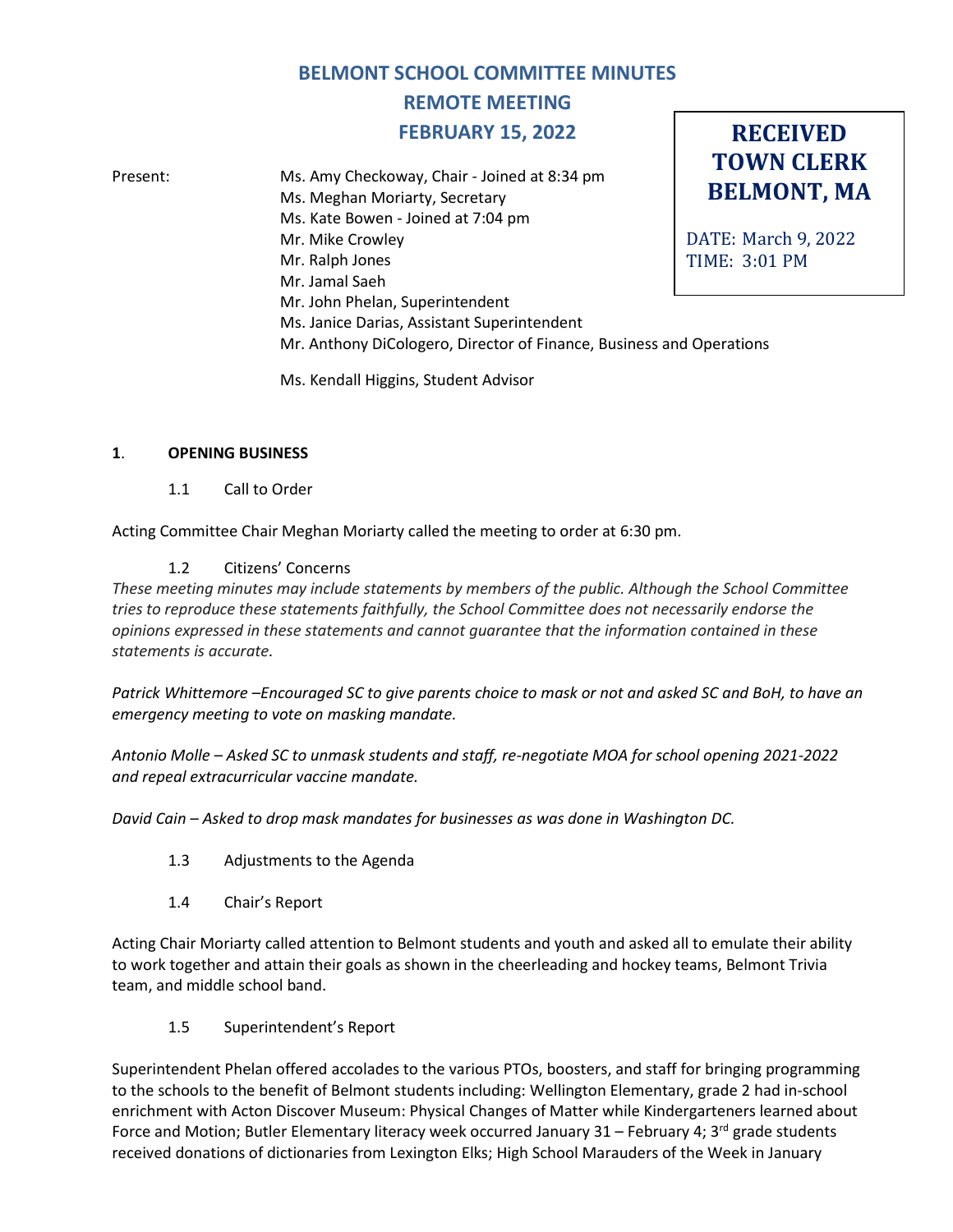included Meghan Kornber, Sami Awad, Sofia and Lisa Bili Rossi; Middle School Community Service Club held annual food drive and collected 3000 items for the Belmont Food Pantry.

# **2. UNFINISHED BUSINESS -** none

### **3. APPROVAL OF MINUTES**

- School Committee minutes of January 18, 2022
- School Committee joint with Select Board minutes of December 6, 2021

**On a motion offered by Mike Crowley and seconded by Ralph Jones, it was VOTED unanimously, on a roll call vote (4-0-0) to accept the School Committee minutes of January 18, 2022 with edits.**

**On a motion offered by Mike Crowley and seconded by Ralph Jones, it was VOTED unanimously, on a roll call vote (4-0-0) to accept the School Committee joint with Select Board minutes of December 6, 2021.**

#### **4. MAJOR BUSINESS**

4.1 Long-Term Capital Planning Committee Bylaw Discussion

Chris Doyle of the Long-Term Capital Planning Committee, Jenny Fallon and Ann Marie Mahoney of the Capital Building Committee offered a review of the proposed amendment to Town Bylaws that would replace the Capital Budget Committee with the "Comprehensive Capital Budget Committee". The change was put forth to provide longer term visibility on capital needs and funding requirements for the Town as a whole. Ms. Doyle gave a comparison of committee composition along with the review process. The draft bylaws of the committee description was presented. The LTCPC is looking to increase participation from various departments across town with the committee.

Member Jones inquired if the Library Board of Trustees would be represented. Ms. Doyle indicated they would be represented by the Select Board. The committee is trying to strike a balance between the size of the group and its representation. Member Bowen suggested changing the word "cost" in Bylaw section C to "analyses" and asked if the committee would fall under Town master plan.

*Aaron Pikcilingis- Visioning 21 Implementation Committee member asked LTCPC to present to their group as they are working on a master plan refresh as well.*

Superintendent Phelan thanked committee members Fallon and Mahoney for their work on the committee and for their school perspective planning.

Acting Chair Moriarty indicated the SC would wait to vote when the entire SC would be present per Ms. Doyle's suggestion.

# 4.2 Health Update

Superintendent Phelan offered a health update, which incorporated recent state-wide changes. *(SC Document: Health%20Update\_SC\_Meeting2\_15\_22\_3)* The mask mandate topic will be discussed at the Board of Health meeting March 7, and the SC will revisit/vote the topic at their March 8 meeting. DESE reported the lifting of state-wide mask mandate will be effective Monday, February 28, 2022. SC and administration will meet with Belmont Education Association to discuss the MOA that includes mask wearing. A policy subcommittee meeting is being planned. Mr. Phelan indicated the district is preparing for the February break return to school with proactive testing measures. Antigen test kits will be distributed this week for use ideally on February 27 for the return to school and the following weeks.

Acting Chair Moriarty took questions and comments from the community.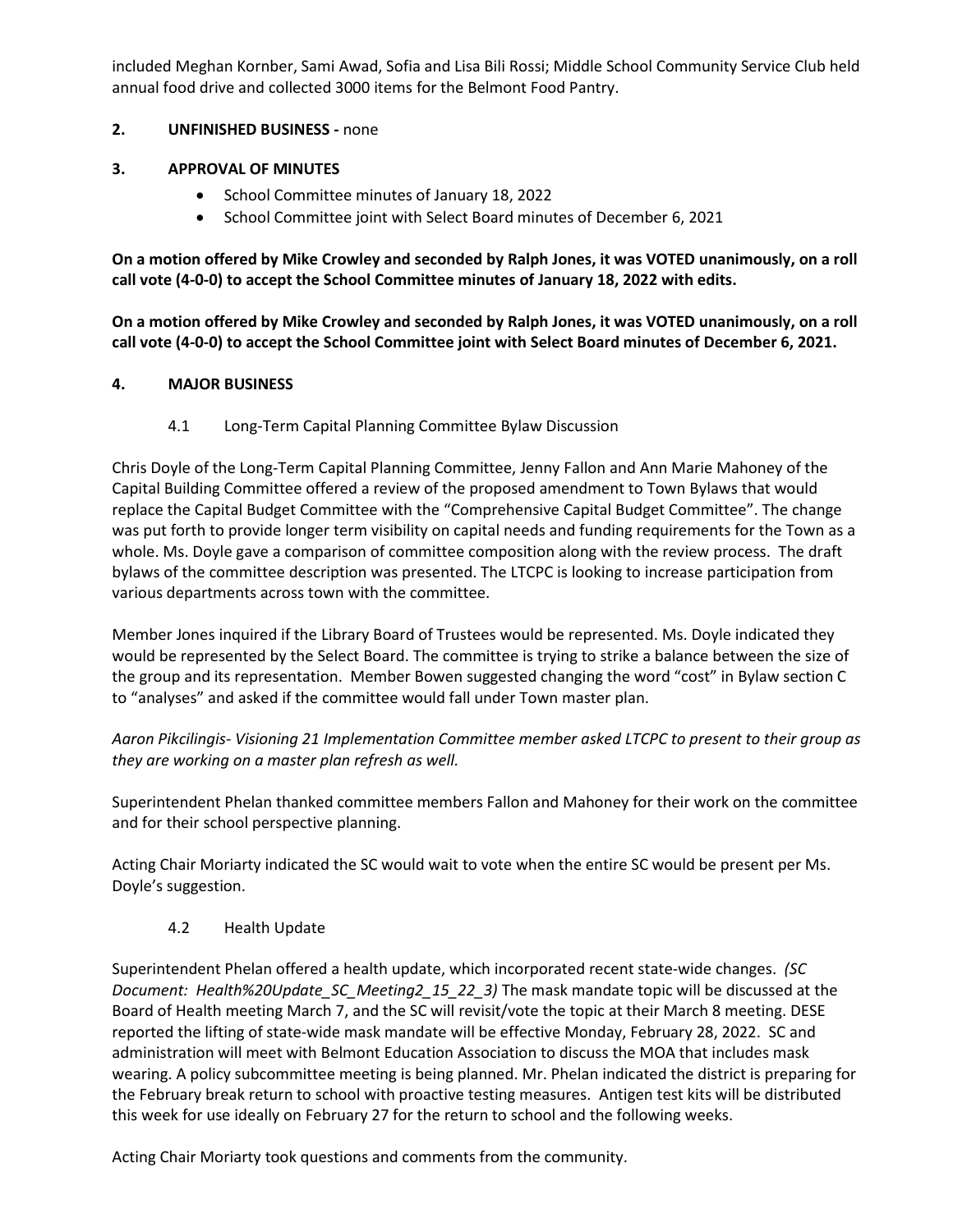*Brian Brady – Asked what would occur if students come to school on February 28 without masks and if getting approval from BEA on the MOA is a condition of mask removal?* 

*Jane MacKinnon- Indicated Belmont has high vaccination and booster rates, and she would like mask mandate to be lifted. Ms. MacKinnon felt the masks do not help the kids on IEPs.* 

*Patrick Whittemore - Asked what specific actions the SD will take if kids show up without masks. Superintendent Phelan indicated no one is looking for conflicts and offered to speak one on one with Mr. Whittemore. Mr. Saeh informed the community the SC is contractually obligated to negotiate with BEA and is a process that is being honored as a SC responsibility.*

*Lisa Pargoli - Asked whether anyone has considered the correlation of kids' mental health needs (YRBS) and masks causing trouble with oxygen to the brain.*

# 4.3 FY23 Budget Planning (Community Forum)

Superintendent Phelan indicated there would be two documents presented for the FY23 Budget Planning agenda item. The first document will review the process of creating the FY23 Budget Book *(SC Document: FY23\_Budget\_Process\_slides\_2\_15\_22)* and the second is the FY23 Draft 1 Budget Presentation *(SC Document: FY23\_Budget\_Book\_Slides\_02\_15\_22*). Mr. Phelan thanked Director of Finance DiCologero and his Assistant Gioia Rizzo for their work in with the budget books.

The presentation for the budget process covered budget book highlights (executive summary, budgets by program and charts and updated power point slides) and traditional content of the budget book (budget pages by program, general fund, federal grants, state grants, revolving and other, previous years comparisons, line item details, and updated SPED OOD plan). Additional content will include charts with one-time COVID grants, expenses by DESE and district category views, OOD tuition expense history, and OOD enrollment. A later release in the budget cycle will focus on a school-based view. Superintendent Phelan informed the SC and community that the Budget Book will be available tomorrow. The process will continue with adjustments to the budget, resulting in Draft 2. This second draft will be presented to Town Meeting.

Next, Superintendent Phelan reviewed the same Budget Draft 1 presentation as last week. He recapped the General Fund, roll forward amount of \$68,930,222, and the working assumptions of the budget in the following categories:

- Positions
- Salaries and Wages
- Restoration of FY22 Reductions-non-salary
- Texts, Materials, supplies & Equipment
- Special Education and Fringe

Per School Committee recommendation, Superintendent Phelan included a student-based context review. Drivers for this review are overall enrollment and that of increasing Special Education and English Language Learner subgroups. The presentation continued with a review of the budget cost, and overview of FTEs. The FY23 General Fund FTE count is 549.75, down from the FY22 General Fund FTE count. In summary, the district is planning to hire/retain approximately 13 added positions. 6.85 FTE fractional positions are due to student needs and 6.20 FTE are added to address enrollment/class sizes, academic and SEL recovery. Chapter 70 funds are a possible funding source, along with FY22 Medicaid reimbursements. Mr. Phelan reported that Town Administrator Garvin supports using the Chapter 70 funding. The total FY23 School Department General Fund Budget is **\$69,437,622** and will be brought forward to the joint SB, WC SC meeting.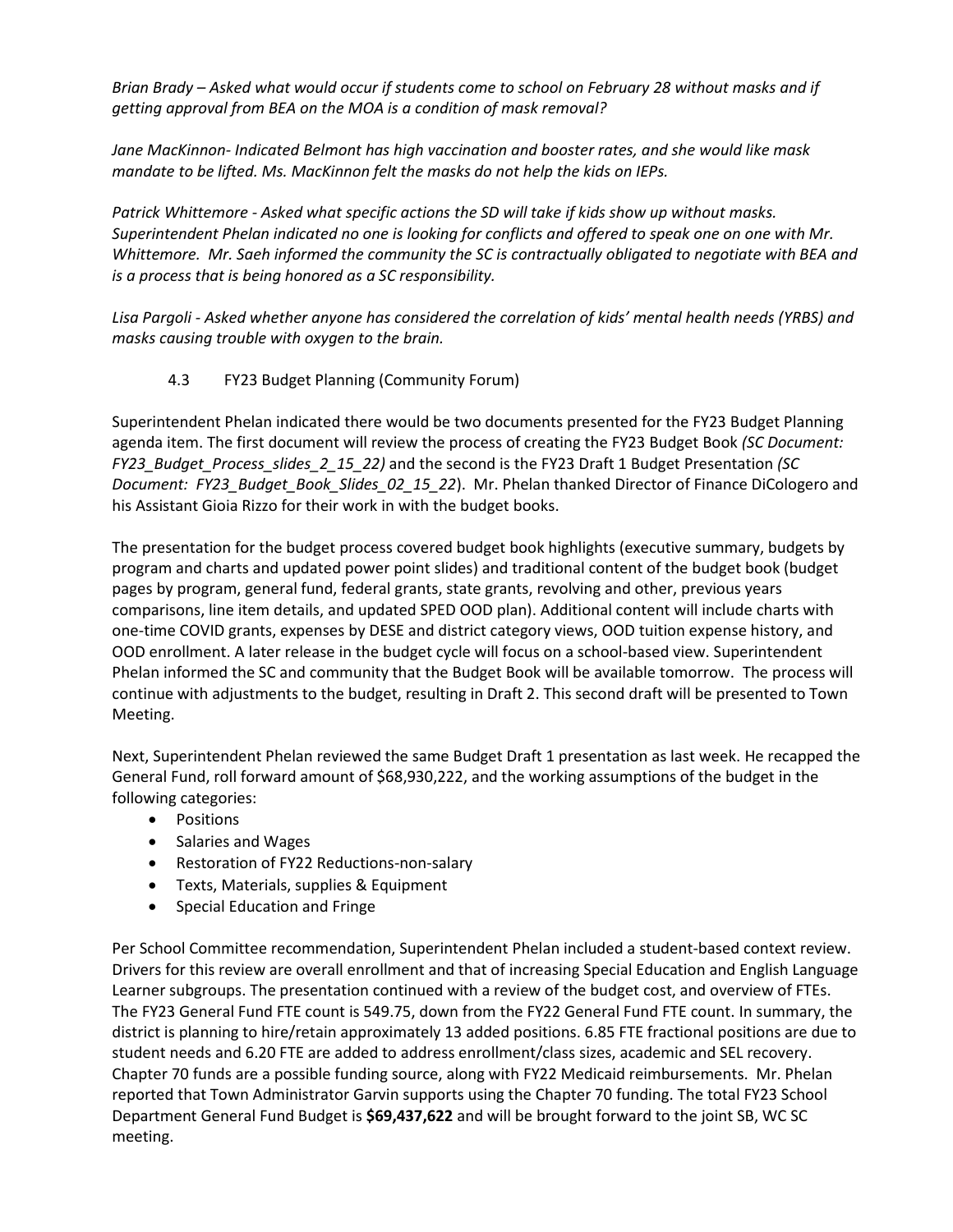Member Crowley indicated he is still concerned about social worker/guidance positions going away in two years.

Member Moriarty commented on the stories behind the numbers and having information on how numbers impact students and learning would be helpful for future budget decisions.

Acting Chair Moriarty took questions and comments from the community.

*Bill Anderson - Asked if the budget book is available to everyone and whether increased enrollment at the high school is just migration within system. Mr. Anderson also commented on the increase in overall budget amount and the staff exchange number.*

The meeting was turned back to Chair Checkoway at 8:34 pm.

4.4 Transportation Policy Update

Policy Subcommittee chair Kate Bowen presented the full SC with draft edits to Policy 7006 Student Transportation Services. Updates include aligning the transportation policy with student health and wellness policy and changing the name to include "and other transportation".

Chair Checkoway took comments from SC members.

Member Jones suggested shortening the paragraph unless the language is directed by MASS DOT. Member Bowen indicated some wording is to recognize partner programs for collaboration and funding.

#### **5. SUBCOMMITTEE/LIAISON UPDATES** – as needed

Chair Checkoway encouraged community to attend the Joint Select Board, School Committee, and Warrant Committee meeting tomorrow.

Rink Design Group - OPM was approved by the Select Board last week. Three architects submitted proposals.

BMHSBC- Meeting February 16. Town Administrator, Superintendent Phelan and SB met to discuss ARPA funding to meet some COVID expenses. ARPA will not cover costs for West of Harris Field. The School Department offered to use some federal funds to support building committee project. Community input forum scheduled for March 7.

Policy Subcommittee met to consider transportation and homework policies. They are meeting with a MASC rep to learn more about hosting the policies with MASC on February 28.

#### **6. OTHER BUSINESS**

- 6.1 Consent Agenda
	- Vote on Acceptance of Surplus Items CMS copier and SAB desk

**On a motion offered by Mike Crowley and seconded by Kate Bowen, it was VOTED unanimously (6-0-0) on a roll call vote to accept the items listed as surplus.**

- 6.2 Personnel Items None
- 6.3 Business Items None

# **7. ADJOURN**